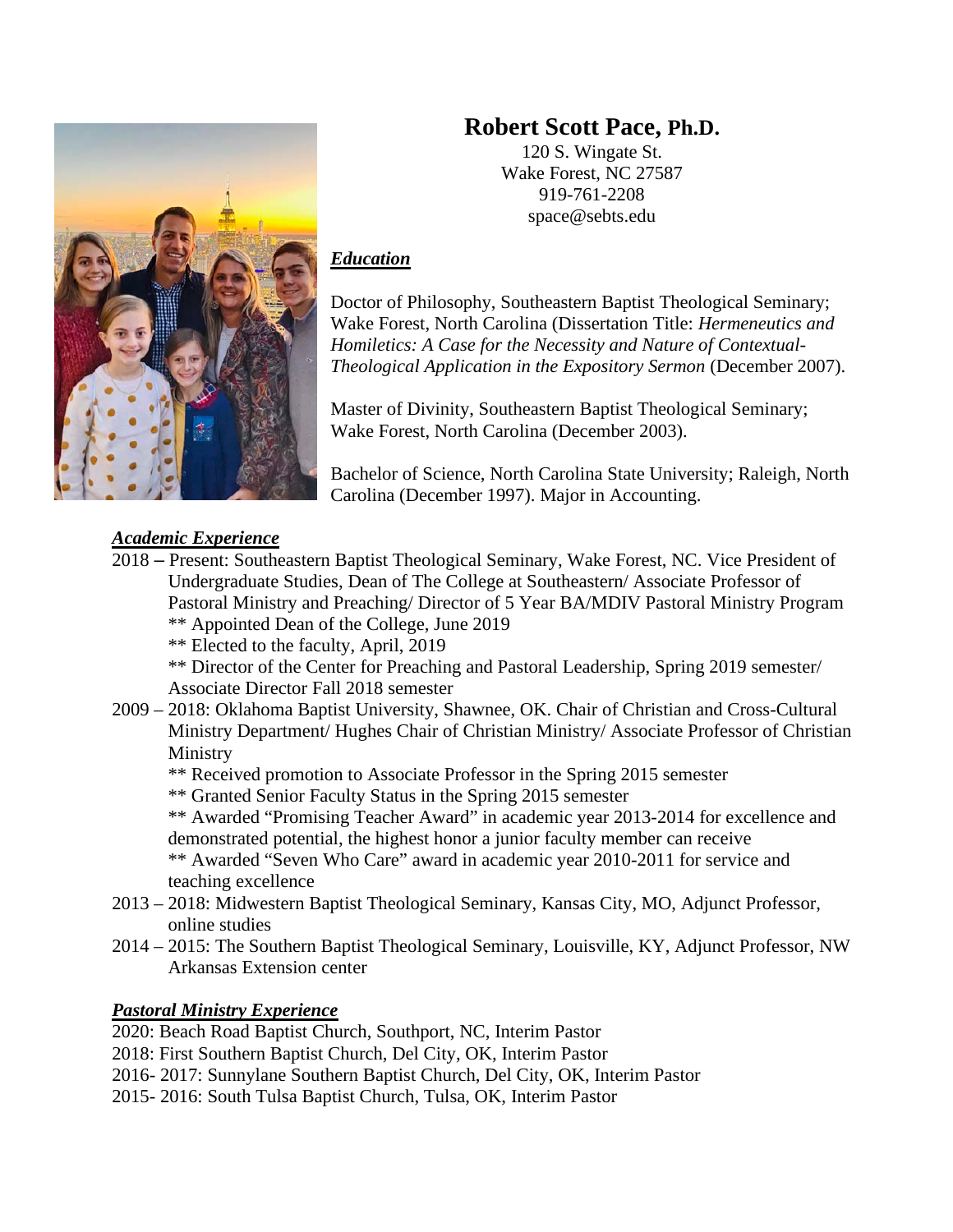2013: First Southern Baptist Church, Del City, OK, Interim Pastor 2013: Bethel Baptist Church, Norman, OK, Interim Pastor 2011 – 2012: First Baptist Church, Edmond, OK, Interim Pastor 2006 - 2009: First Baptist Church, Daytona Beach, FL. Teaching Pastor/Administrator 2000 - 2006: Richland Creek Community Church, Wake Forest, NC. Associate Pastor of Doctrine/Students

#### *Projects and Publications*

- Forthcoming: *Calling Out the Called.* Nashville, co-author with Shane Pruitt. Nashville: B&H, scheduled date of publication, Fall, 2022.
- Forthcoming: *Handbook of Contemporary Preaching*, contributing author, Chapter on: Methods of Preparation; edited by Michael Duduit. Nashville: B&H, scheduled date of publication, Spring, 2023.
- *Navigating Student Ministry*, contributing author, Chapter on: Youth Ministry and Discipleship; edited by Tim McKnight. Nashville: B&H, 2022.
- *Colossians and Philemon: Christ-Centered Exposition Commentary Series*, co-author with Daniel L. Akin. Nashville: B&H, 2021.
- *Embracing Our Calling, Culture, and Commission*, co-author with David A. Wheeler. Nashville: B&H Academic, 2020.
- *Answering God's Call: Finding, Following, and Fulfilling God's Will for Your Life.* Nashville: B&H Academic, 2020.
- *Student Ministry by the Book*, co-author with Ed Newton. Nashville: B&H Academic, 2019.
- *A Legacy of Preaching: Historical and Theological Introductions*, 2 Vols., contributing author, Chapter on: Alexander Maclaren; edited by Benjamin Forrest, Kevin King, Bill Curtis, and Dwayne Milioni. Grand Rapids: Zondervan, 2018.
- *Preaching by the Book: Developing and Delivering Text-Driven Sermons*. Nashville: B&H Academic, 2018.
- *Pastoral Theology: Theological Foundations for Who a Pastor is and What a Pastor does*, coauthor with Daniel L. Akin. Nashville: B&H Academic, 2017.

#### *Articles and Podcasts*

Pastor Matters Podcast, *Student Pastors and Ministry*. Hosted by the Center for Preaching and Pastoral Leadership, Southeastern Baptist Theological Seminary (May 23, 2022).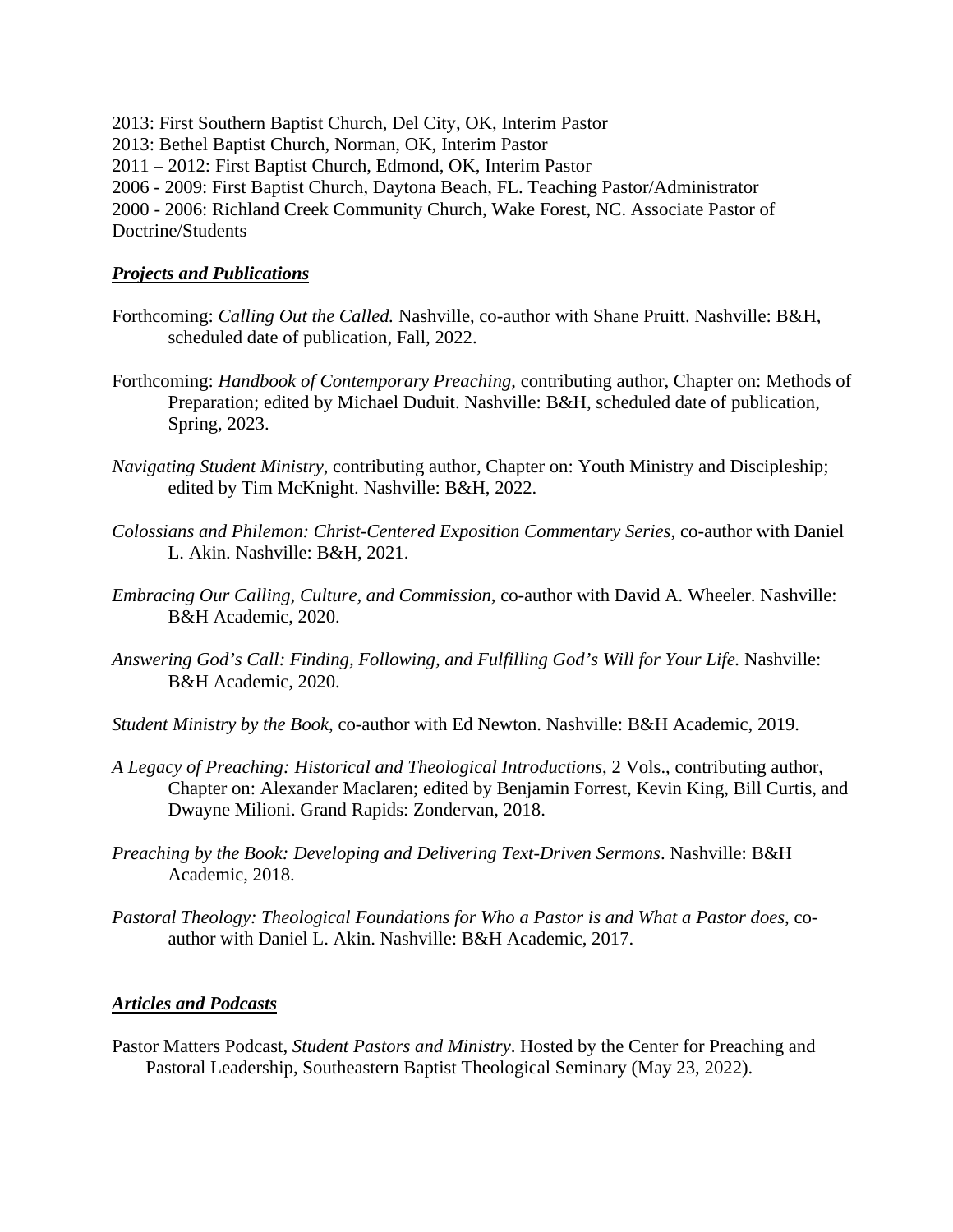- The Sent Life Podcast, *Calling Out the Called*. Hosted by the Center for Great Commission Studies, Southeastern Baptist Theological Seminary (March 30, 2022).
- The Longer Haul in Youth Ministry Podcast, *Where Have All the Youth Pastors Gone?* Hosted by Jody Livingston. (May 2, 2022).
- Lifeway Student Ministry Podcast, *Youth Ministers Must be Lifelong Learners*. Hosted by Lifeway Students (December 14, 2021).
- Pastor Matters Podcast, *Pastors and Preaching through Colossians*. Hosted by the Center for Preaching and Pastoral Leadership, Southeastern Baptist Theological Seminary (November 8, 2021).
- Pastor Matters Podcast, *Pastoring, Preaching, and Easter*. Hosted by the Center for Preaching and Pastoral Leadership, Southeastern Baptist Theological Seminary (March 29, 2021).
- Next Gen on Mission Podcast, *Calling Out the Next Generation in Vocational Ministry*. Hosted by Shane Pruitt and the North American Mission Board (September 28, 2020).
- "What a Difference a Week Makes." *pastorscenter.org* (Center for Preaching and Pastoral Leadership, resource of Southeastern Baptist Theological Seminary) (April 7, 2020).
- "Preaching Difficult Texts." *preachingsourse.com* (preaching resource of Southwestern Baptist Theological Seminary) (December 5, 2019).
- Life and Ministry Podcast, hosted by Michael Kennedy, Pastor, North River Church, Parrish, FL (May 22, 2019).
- "Explaining James." *preachingsourse.com* (preaching resource of Southwestern Baptist Theological Seminary) (May 15, 2019).
- "The #1 Danger in Student Discipleship: When the Essential becomes Optional." *D6 Family Ministry Journal, Vol. 4.* (May, 2019).
- "Where is God in a Hurricane?" *bpnews.net* (Baptist Press, official news service of the Southern Baptist Convention) (September 14, 2018).
- *Preachers and Preaching* podcast with Dr. Jason Allen, President, Midwestern Baptist Theological Seminary, Kansas City, MO (August 27, 2018).
- "Preaching Pointers from Exodus." *preachingsourse.com* (preaching resource of Southwestern Baptist Theological Seminary) (July 14, 2017).
- "3 Questions Every Church Planter Must Ask and Answer." *IMB.org* (April 6, 2017).
- "Youth and the Breakdown of the Family." *The Baptist Messenger* (November 21, 2012).